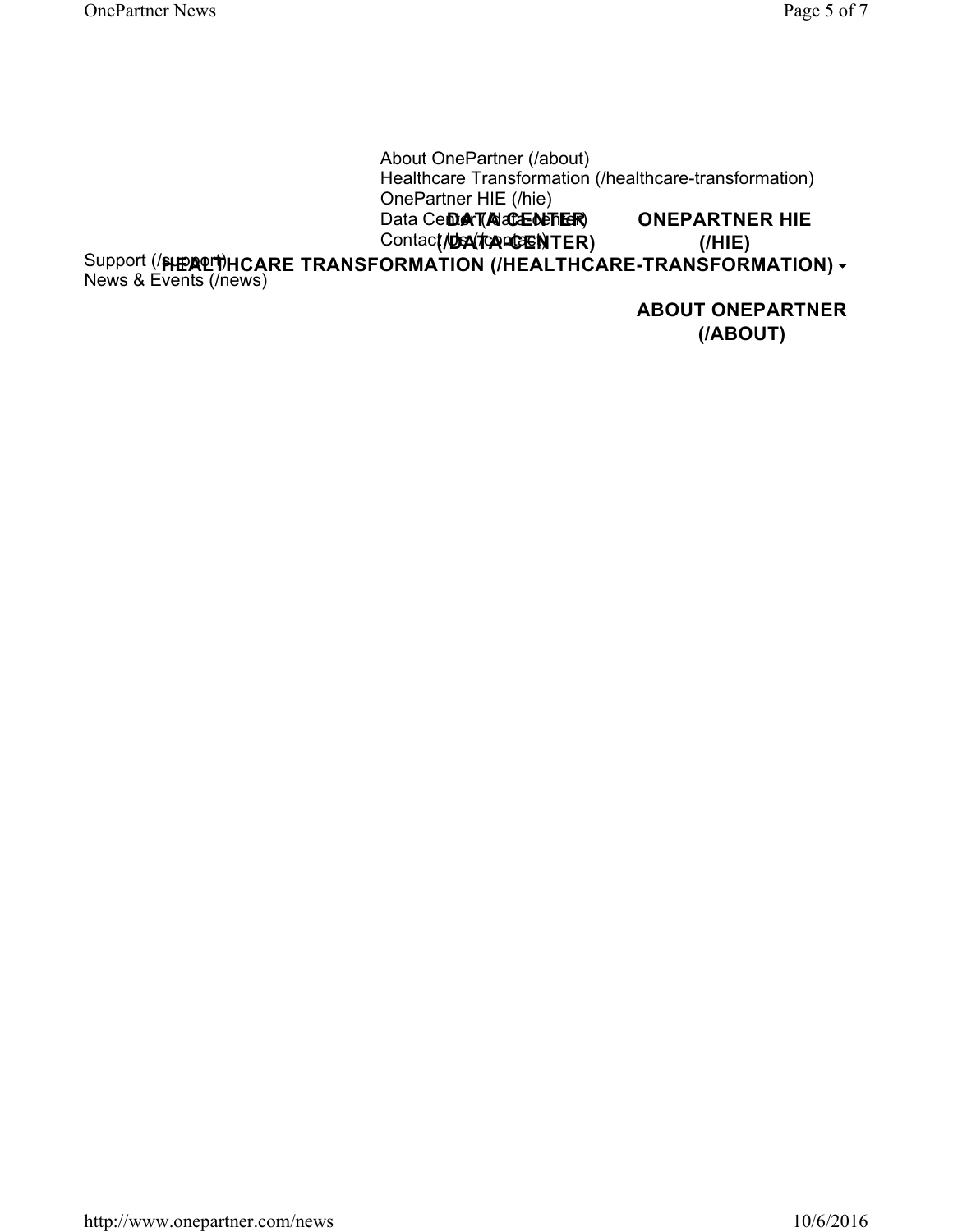About OnePartner (/about) Healthcare Transformation (/healthcare-transformation) OnePartner HIE (/hie) Data Ce**Der (Acceder ER)** Contact/Dex(Tox<sup>od</sup>ENTER) Support (**/HEALTHCARE TRANSFORMATION (/HEALTHCARE-TRANSFORMATION)** News & Events (/news) **ONEPARTNER HIE (/HIE)**

> **ABOUT ONEPARTNER (/ABOUT)**

# **OnePartner Services**

Value-Based Contracting (/value-based-contracting)

Value-Based Operationalization (/value-based-contracting)

Healthcare Technology (/value-based-contracting)

ACO Implementation (/aco-implementation)

Medicare Advantage (/medicare-advantage)

Commercial Pay-for-Value (commercial-pay-for-value)

Population Health Management & Risk Stratification (/value-basedoperationalization/population-health-management-risk-stratification)

Provider Engagement (/provider-engagement)

Patient Engagement (/patient-engagement/)

Care Delivery Model Implementation (/care-delivery-model-implementation)

HCC Coding Tool (/hcc-coding-tool)

# **Navigate**

## **About Us (/about)**

**Healthcare Transformation (/healthcare-transformation)**

**Data Center (data-center)**